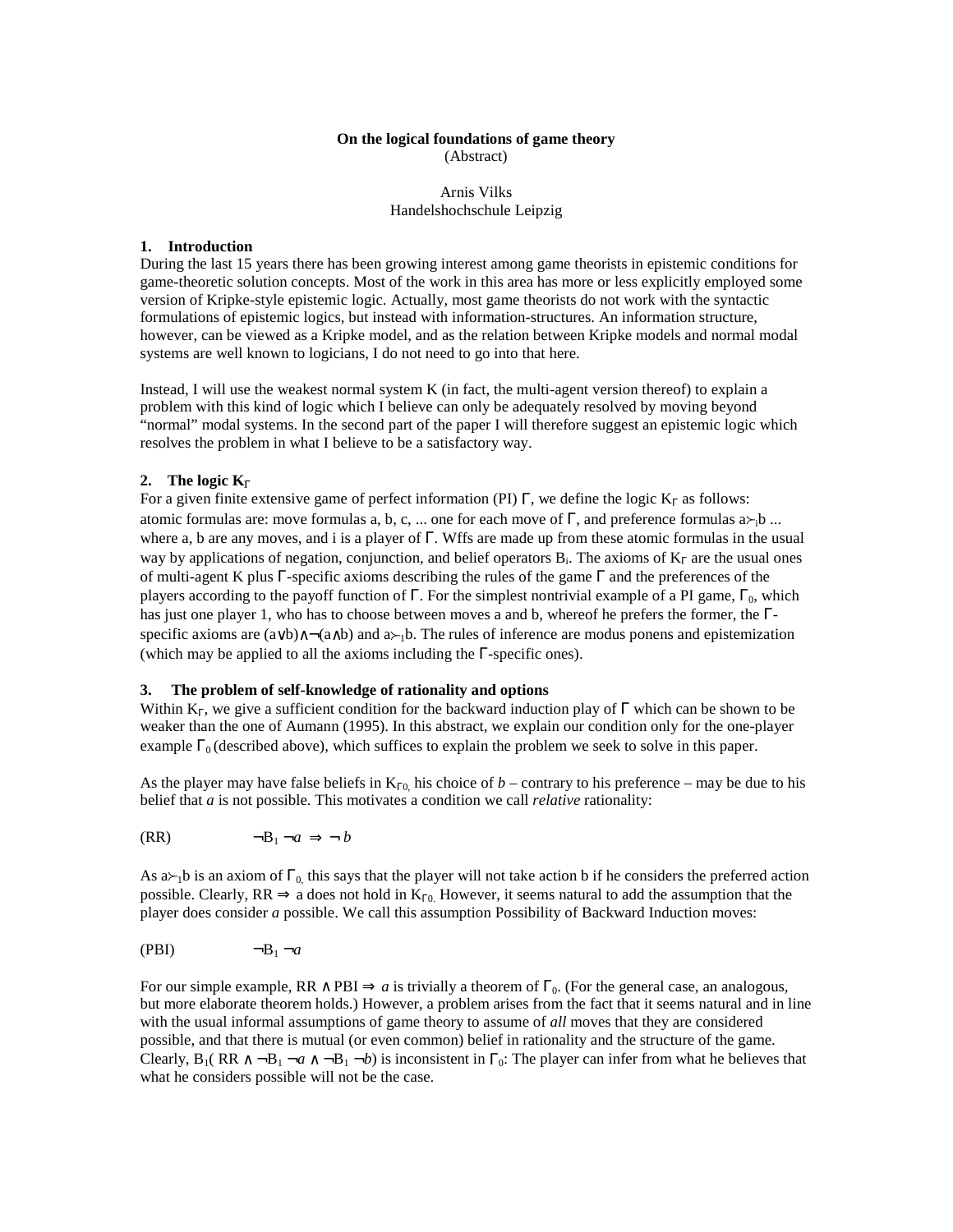#### **2. The logic L**<sub>Γ</sub>

To resolve the above problem we suggest an epistemic logic which has a sequence of belief operators  $B^0$ ,  $B^1$ ,  $B^2$ , ... for each player, corresponding to the temporal sequence of the player's states of belief. Limiting ourselves (in this abstract) to the one-player case again, we consider the axiomatic system (for which we also provide a belief-set semantics, similar to the autoepistemic logics of Moore, 1985, and Konolige, 1988) with the following axiom schemes:

- (A1)  $\phi$ , whenever  $\phi$  is a propositional calculus tautology or a  $\Gamma$ -specific axiom;
- $(A2)$ <sup>t</sup>( $\varphi$ ), whenever  $\varphi$  is a propositional calculus tautology or a  $\Gamma$ -specific axiom;
- $(A3)$  $t^{\mathfrak{t}}(\varphi) \wedge B^{\mathfrak{t}}(\psi) \Rightarrow B^{\mathfrak{t}}(\varphi \wedge \psi);$
- $(A4)$  $t^{\mathfrak{t}}(\varphi) \Rightarrow B^{\mathfrak{t}+1}(\varphi);$
- $(A5)$  $t^{\mathsf{t}}(\varphi) \Rightarrow B^{\mathsf{t}+1}(B^{\mathsf{t}}(\varphi));$
- $(A6)$  $t^{\mathsf{t}}(\varphi) \Rightarrow B^{\mathsf{t}+1}(\neg B^{\mathsf{t}}(\varphi));$

the sole rule of inference being modus ponens. Among other properties of this logic  $L_{\Gamma}$ , we show that a delayed version of the epistemization rule holds.

## **3. A Solution to the Problem**

Within L<sub>Γ</sub>, the problem explained above can be easily resolved: Writing (RR<sup>0</sup>) for  $\neg B^0 \neg a \Rightarrow \neg b$ , one can verify that  $\neg B^0 \neg a \wedge \neg B^0 \neg b \wedge B^0$  ( $RR^0$ ) is consistent, and so is  $B^1$  ( $RR^0 \wedge \neg B^0 \neg a \wedge \neg B^0 \neg b$ ). These formulas can be naturally taken to describe a situation where *initially* the player considers both options possible and himself to be rational, *and then*, on reflection, recognizes that he will not take b, while remembering that he initially considered both options possible.

A multi-agent version of  $L<sub>Γ</sub>$  can be used to reconstruct both the backward induction argument and that it may fail if the players have insufficient knowledge about each other's reasoning processes.

#### **References**

Aumann, R. (1995), "Backward induction and common knowledge of Rationality", Games and Economic Behavior 8: 6-19.

Moore, R. (1985), "Semantical considerations on nonmonotonic logic", Artificial intelligence 25: 75-94

Konolige, K. (1988), "On the relation between default an autoepistemic logic", Artificial intelligence 35: 343-382

Vilks, A. (1999), "Knowledge of the game, relative rationality, and backwards induction without counterfactuals", HHL Working Paper 25.